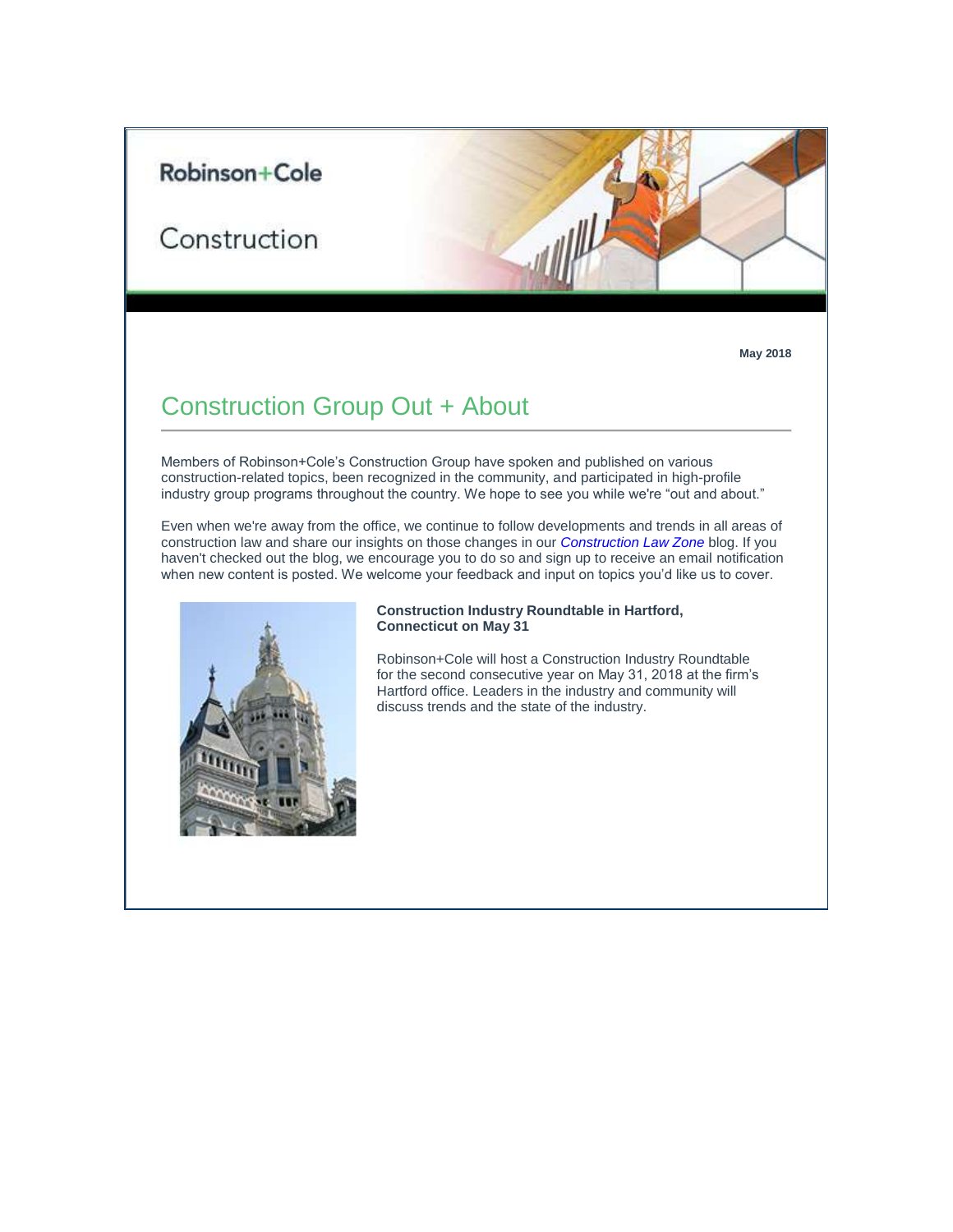

**Taking Care of Business – A Mini MBA Program for the Construction Lawyer in New Orleans, Louisiana on April 11-13**

Greg Faulkner, Peter Strniste, and Elizabeth Wright attended the Annual Meeting of the American Bar Association's Construction Forum on April 11–13 in New Orleans, Louisiana. The Forum's 2018 Annual Meeting, entitled "Taking Care of Business – A Mini MBA Program for the Construction Lawyer," featured programs and sessions emphasizing the business of Construction (and Construction Law), including a session on dealing with the numbers of Construction (namely financing and accounting) and how those will impact the project and any dispute.

## **Joint Dinner of the Design and Construction Industry at the Aqua Turf in Southington, Connecticut on February 28**

Robinson+Cole was the title sponsor at the 22nd Annual Joint Dinner of the Design and Construction Industry, held February 28, 2018, at the Aqua Turf Club. This annual event included a gathering of 31 hosting A/E/C industry organizations. Marty Onorato and Dennis Cavanaugh represented the firm at the event. The keynote address, "Leveraging Transportation Investments for Growth in Connecticut," was delivered by Lyle Dwight Wray, PhD., Executive Director, Capitol Region Council of Governments.



#### **Current Topics Series in Boston, Massachusetts on May 30**

Robinson+Cole will host a joint Real Estate + Development and Construction Group Series on current topics, including Building Information Modeling, led by Joe Barra on May 30, 2018, at the firm's Boston office.



#### **Surety Claims Institute in Beaver Creek, Colorado on June 20**

Dennis Cavanaugh will attend the Surety Claims Institute's 43rd Annual Meeting and Seminar on June 20 in Beaver Creek, Colorado.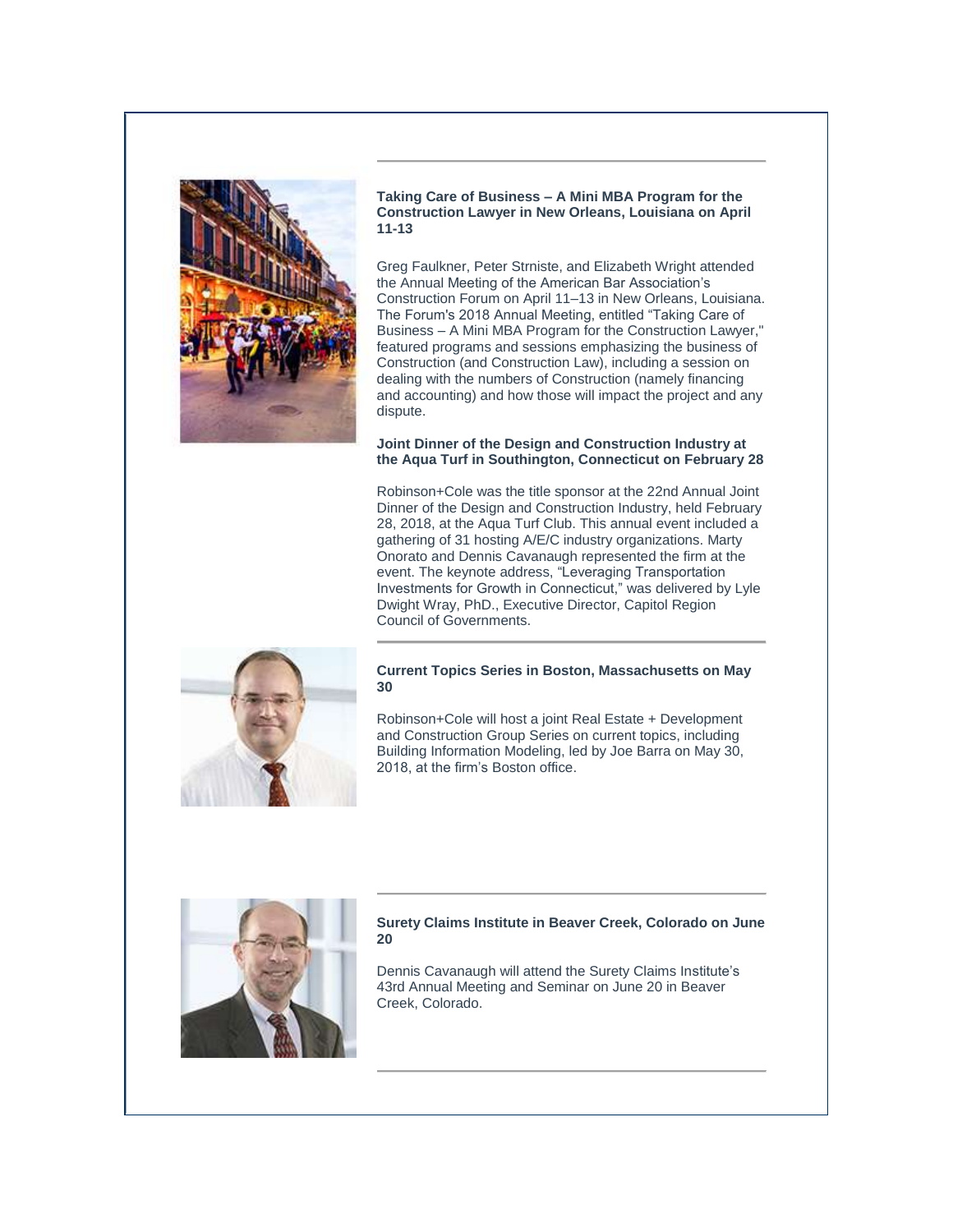

## **Management of Legal Exposures in Hartford, CT January 24**

Greg Faulkner presented at the Construction Institute's (CI) workshop "Management of Legal Exposures" on January 24, 2018, in Hartford, Connecticut. The workshop is part of CI's Project Management Certification program. Greg addressed how early knowledge of potential issues on a project can help mitigate any associated legal consequences and costs. Participants reviewed potential legal issues that can arise from missteps; examined case law examples that resulted from construction-related issues; and discussed the importance of considering legal hurdles before making decisions.

#### **HEREL Conference at Rutgers on September 27 and 28**

Greg Faulkner and Marty Onorato will present at the 2018 Higher Education Real Estate Lawyers (HEREL) Conference to take place on September 27 and 28, 2018, at Rutgers University, in New Jersey. They will be joined by Gavin Middleton, Chief Operating Officer of Lehrer, LLC. This presentation will explore best practices, from both a legal and project management perspective, in mitigating losses and managing expectations yet preserving rights if construction projects go bad. When construction projects run into trouble, university owners often look to events that took place during the construction of the project to assess where things went wrong. Although certain factors during the course of construction might have led to the project ultimately failing, owners might fail to examine what went wrong before construction, or even before the design was under way. Selecting the right project delivery system, the right project team, and the right contract templates requires the same careful consideration as decisions made during the course of design or construction. This presentation will explore common pitfalls and strategies to consider for troubled construction projects.

#### **Arbitrating Construction Defect Claims in Uncasville, Connecticut on December 6, 2017**

Greg Faulkner presented on "Arbitrating Construction Defect Claims" during the 2nd Annual Construction Defect, Claims & Litigation Strategies ExecuSummit on December 6, 2017, at Mohegan Sun Hotel & Convention Center in Uncasville, Connecticut. Serving as a primer on arbitration, the seminar covered the contractual right to arbitrate, which disputes are most suited to arbitration, arbitration forums, procedural considerations, and more.

**AUREO Conference at University of Notre Dame in Indiana on September 24**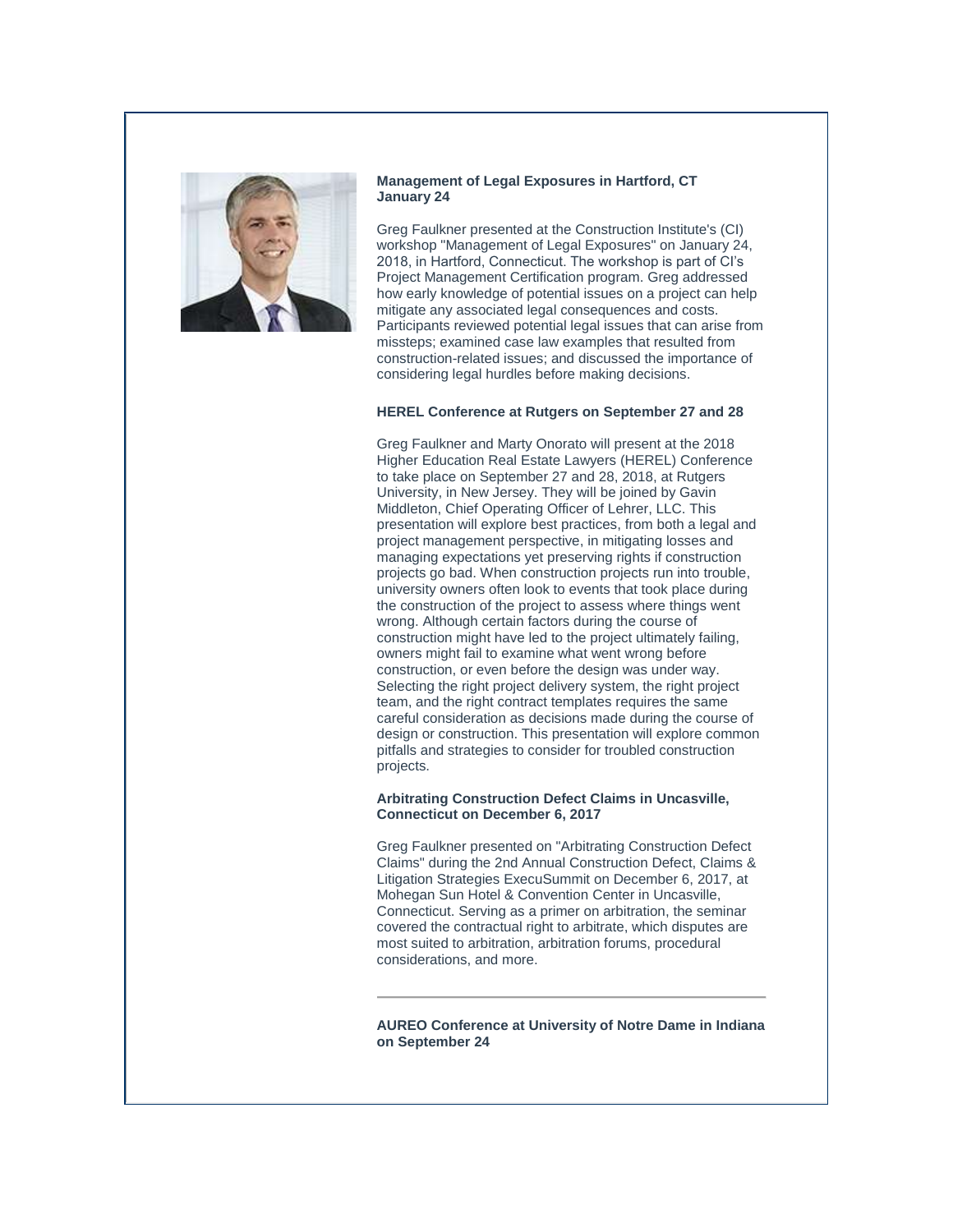

Marty Onorato will be presenting at the Association of University Real Estate Officials (AUREO) Conference held at University of Notre Dame on September 24, 2018.

## **Commercial Observer Higher Education Construction Forum in New York City on May 14**

Marty Onorato will attend the Commercial Observer Higher Education Construction Forum in New York on May 14.

## **Connecticut Building Congress at CCSU on April 10**

Marty Onorato presented at a Meet the Candidates program for the Connecticut Building Congress at Central Connecticut State University (CCSU) in New Britain, Connecticut on April 10, 2018. He organized the program, which featured gubernatorial candidates Oz Griebel, Jonathan Harris, Mark Boughton, Sean Connolly and Tim Herbst, and was moderated by economist Alissa DeJonge of the Connecticut Economic Resource Center (CERC). The candidates presented their ideas on key economic factors that will drive growth in the design and construction industry in Connecticut.

#### **Construction Section of the Connecticut Bar Association on April 18**

Marty Onorato presented to the Construction Section of the Connecticut Bar Association on the subject of 2017 AIA contracts on April 18, 2018. He highlighted the major changes to the AIA forms of agreement for architects and general contractors.

## **Project Team Awards of the Connecticut Building Congress on April 6**

Marty Onorato hosted the judging of the annual Project Team Awards of the Connecticut Building Congress on April 6, 2018. For the first time, this year's judging was conducted as an allvirtual meeting. This annual awards program recognizes Connecticut projects that exemplify best practices in collaboration and project teamwork.



## **National Fire Sprinklers Association's Connecticut Chapter Meeting on January 9**

Peter Strniste presented at the National Fire Sprinklers Association's Connecticut Chapter Quarterly Meeting on January 9, 2018. The presentation, entitled "Navigating the Subcontract and Avoiding Project Risks," was presented to more than 30 fire sprinkler contractors and vendors. Mr. Strniste guided the participants through various strategies for limiting and transferring construction risks during both the contract negotiation phase and the construction phase. He also discussed strategies for limiting risks and recovering additional funds through change orders, properly allocating